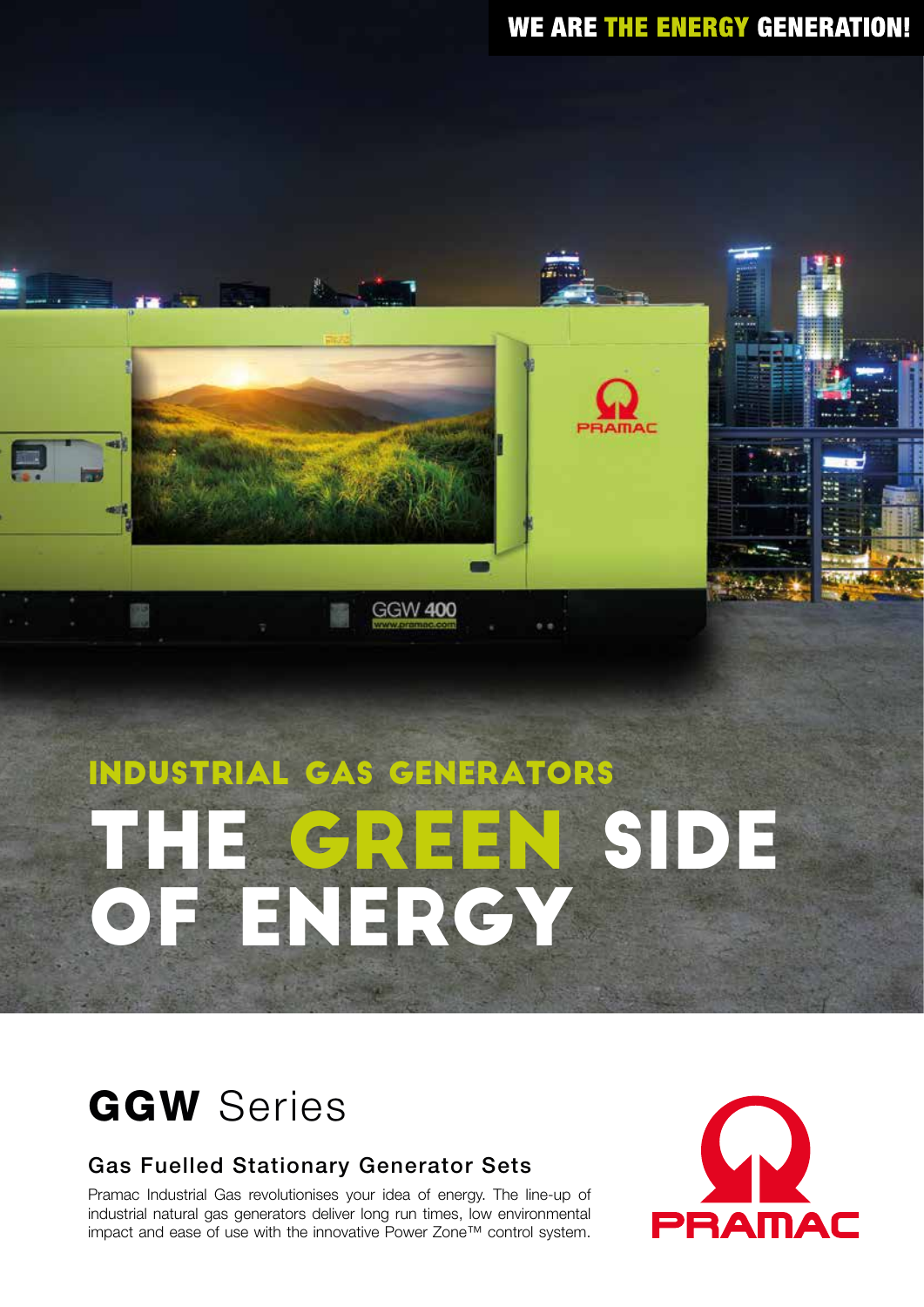# ENJOY LONG RUN TIMES WITHOUT REFUELLING

Each gas generator is optimised for emergency stand-by and prime power applications benefitting from reduced maintenance costs and simplified installation possibilities, when compared to traditional diesel gen-sets.





ARE YOU LOOKING FOR SUSTAINABLE SOLUTIONS? *NO REFUELING, INSTALL IN REMOTE SITES, LOW CARBON EMISSIONS, GREEN SOLUTION*



*CLEAN AND RELIABLE POWER, UNLIMITED RUN-TIME, QUICK-START AND BLOCK-LOAD, BACK-UP SOLUTION (LONG BLACK OUTS)* ARE YOU LOOKING FOR RELIABILITY IN EMERGENCIES?



*PREDICTIVE , NO-REFUELING, SUITABLE FOR BEHIND-THE-METER PRODUCTION*  ARE YOU LOOKING FOR ASSITANCE AND QUICK RESPONSE, ANYWHERE, ANYTIME?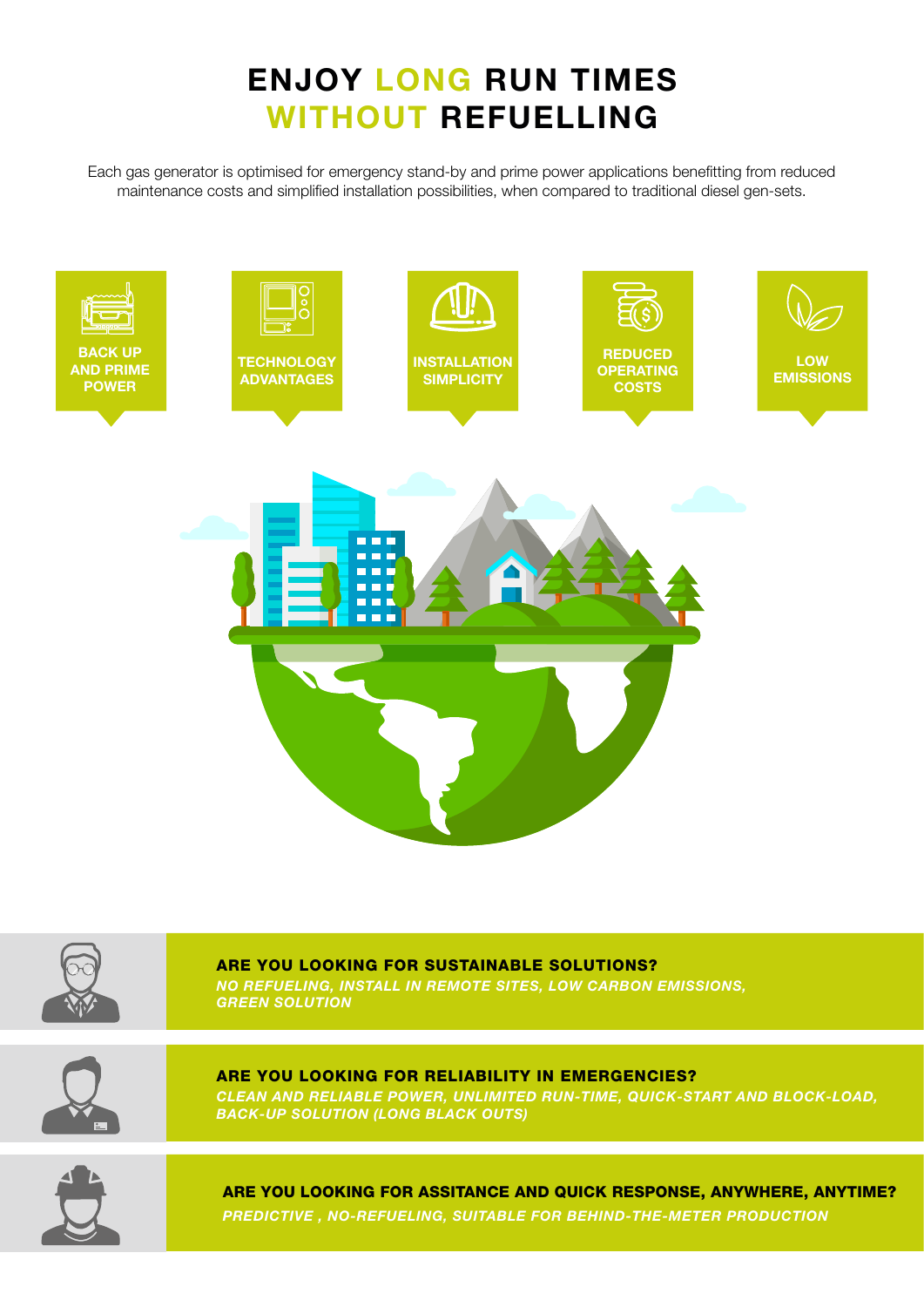# BACK UP AND PRIME POWER

The trusted destination for commercial and industrial solutions



Due to its long run times and installation flexibility natural gas is becoming the preferred fuel choice in many applications. Our natural gas generators are built in-house and go through tough testing and optimisation in our factory to meet your application's demands.

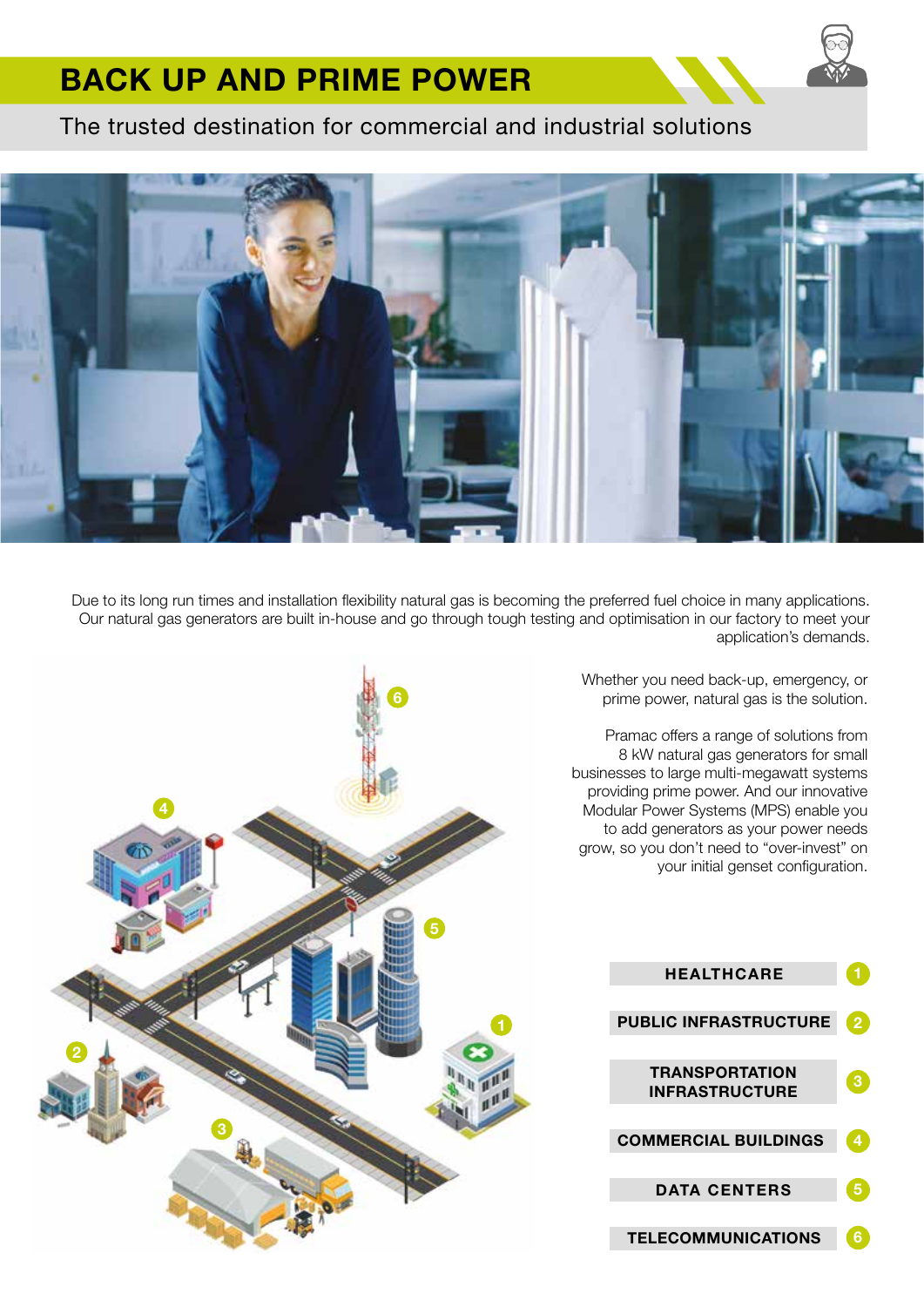# TECHNOLOGY ADVANTAGES

### Longer run times and fuel

Pramac's clean burning gaseous fuel generators can be used to meet local code requirements and the unique backup power needs for every business. Pramac gaseous generators are powered by cutting-edge Generac® engines, designed to run on gaseous fuels and optimised for emergency stand-by applications.



Generac® Spark-Ignited engines are readily available in high volumes, providing a highly competitive advantage over traditional gas technology.

### COST-EFFECTIVE ENGINES EXTENDED RUNNING TIMES

A key benefit of using natural gas fuel is increased run time. As natural gas is supplied by a utility feed, refueling is not an issue.

# RELIABILITY AND PERFORMANCE

Pramac utilises Generac® Industrial spark-ignited engines, which are optimised for performance and responsiveness to load variations. With its Modular Power Systems, Pramac has perfected the process of paralleling generators through the use of our integrated control technology.

Modular paralleling provides the advantages of redundancy, flexibility and scalability, offering customers up to 99.9999% reliability for critical loads. Generac® spark-ignited gas technology, with rich-burn combustion, is produced in large scale, allowing optimisation of the capital costs while guaranteeing the robustness required in industrial applications.

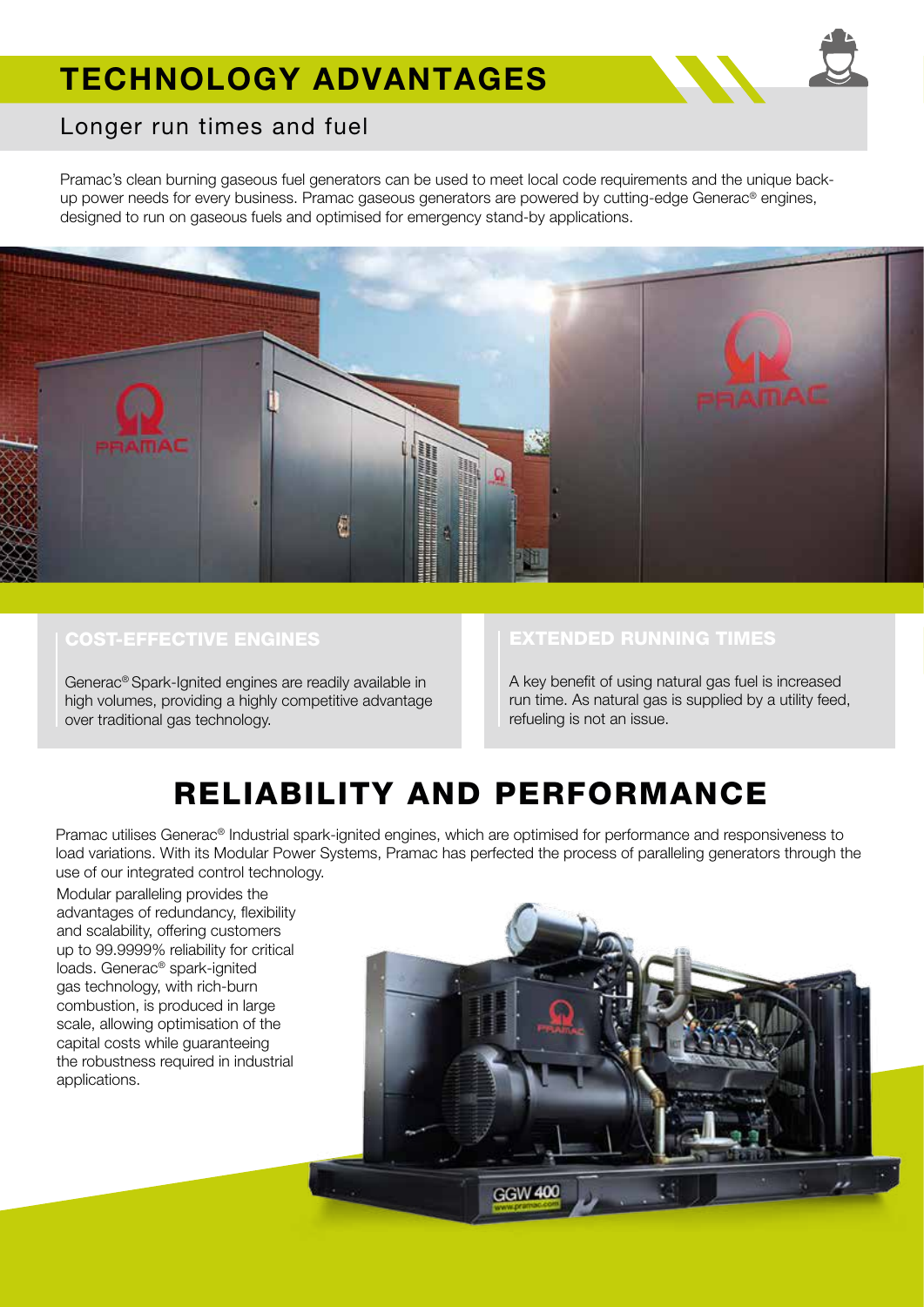# INSTALLATION



### Built to last by the best in the business





On-Board a 7" color resistive touchscreen providing instant access to the most important parameters, ensuring the generator is ready and available at a moments notice.

Intuitive icons, "app-like" navigation, and multilingual screens are duplicated across equipment and mobile devices, putting the customer in the Power Zone.

### INTERFACE **EASE OF USE FULLY INTEGRATED**

Power Zone has complete control over the engine and the generating set's functions. It includes speed governing, ignition, fuel control, paralleling and protection. All this results in less components and an easy to troubleshoot system.



# REDUCED OPERATING COSTS

### The right fuel source that can actually reduce maintenance expenses

With today's technology, natural gas systems from Pramac, one of the world's largest suppliers of power generation equipment, are actually able to lower capital expenses over a system's lifetime compared to traditional diesel generators.

# CASE STUDY *Lower fuel cost*

| <b>Peak shaving</b>                                     | <b>Run hours</b> | <b>AVG load</b> |  |  |  |
|---------------------------------------------------------|------------------|-----------------|--|--|--|
| 240 kW                                                  | 1600 h/year      | <b>180 kW</b>   |  |  |  |
| Estimated Diesel-Fuel usage: 90,000 lt. per year        |                  |                 |  |  |  |
| <b>Fuel Cost SAVING with Natural Gas:</b><br>up to -60% |                  |                 |  |  |  |
| <b>ELIMINATES REFUELING COSTS</b>                       |                  |                 |  |  |  |
| <b>CLEARS REFUELING DOWNTIMES</b>                       |                  |                 |  |  |  |
| <b>REDUCED MAINTENANCE COSTS</b>                        |                  |                 |  |  |  |

**Capital investment:** The ability to add additional paralleled generators into your system over time can mean a significant reduction in your initial capital investment. There is no need to install more power than currently needed, since more modules can be added in the future as business grows or power requirements increase.

**Installation cost:** The capital investment to specify and install two paralleled lower-kW generators compared to one larger-kW generator can be similar. However, paralleled units often have the advantage of greater installation support from the supplier, which offsets some of the initial cost. Their lighter weight makes them easier to move and place on job sites, requiring smaller, less expensive lifting equipment, and the simple design means installation time is decreased.

**Fuel cost:** In many countries, the cost of natural gas tends to be significantly lower than that of diesel.

**Servicing and maintenance cost:** A single paralleled unit can be taken out of service for maintenance or repair while other units remain available should an outage occur. Smaller paralleled generators can also be installed in easy-to-access locations like on rooftops or in parking garages.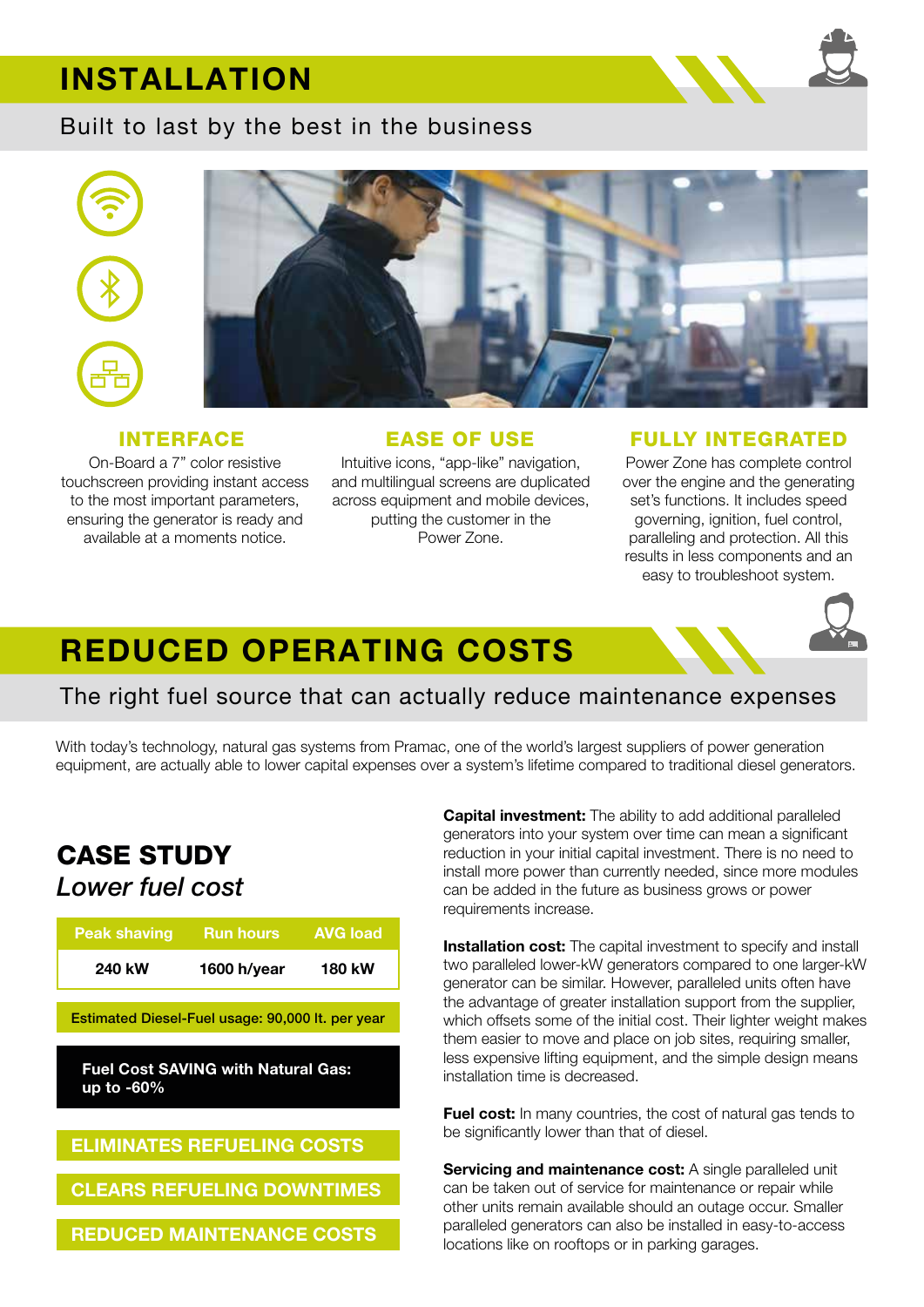# ECO SUSTAINABILITY

Reliable. Cleaner. Smarter.



## THE SMARTEST

FUEL CHOICE

- **Long run times:** Because natural gas is supplied by a utility, refueling is not an issue.
- **Environmentally friendly:** Natural gas-fuelled engines emit fewer nitrogen oxides and particulate matter, while also avoiding the fuel containment, spillage and environmental concerns associated with fuel storage.
- **Fuel reliability:** With natural gas, there's no onsite fuel storage or ongoing maintenance.

0%

-90%

### **NO PARTICULATE MATTER**

### -90% **LOWER NOX EMISSIONS**

### **CO EMISSION REDUCTION**

When equipped with the factory-provided 3-way catalyst (optional), compared to traditional untreated Diesel engines!

**Easier permitting:** Natural gas is a clean burning fuel that does not require excessive testing or permitting. The high level of emissions produced by diesel generators often increases the difficulty in procuring an air-quality or onsite fuel storage permit.

**Long run times during outages:** Since natural gas is supplied by a utility with underground pipelines, it is rarely impacted by weather and the flow of fuel is largely secure—they can often run for weeks and months. For diesel generators, the fuel supply typically ends after three days. And during a crisis, fuel deliveries are often delayed or nonexistent.

**Low maintenance:** In diesel generators, the required low sulfur diesel gas needs to be re-conditioned or polished every 12-16 months to ensure impurities don't impact fuel flow. This is not an issue with natural gas.

**Cost-effective engines:** Spark-ignited engines are readily available in high volumes, making them more economical than similarly sized diesel engines.

**Reliable fuel supply:** With diesel fuel, winter storms or unexpected disasters can wreak havoc on operations across the country. If supply trucks are delayed, it can greatly impact production.

**Overall eco-friendliness:** Many companies are becoming very "green" and considering this aspect in every part of new construction or as they remodel. Natural gas is the cleanest burning fossil fuel today, it produces the fewest emissions, and has a much smaller carbon footprint. Natural gas generators also avoid the fuel containment, spillage, and environmental concerns associated with storing diesel fuel.

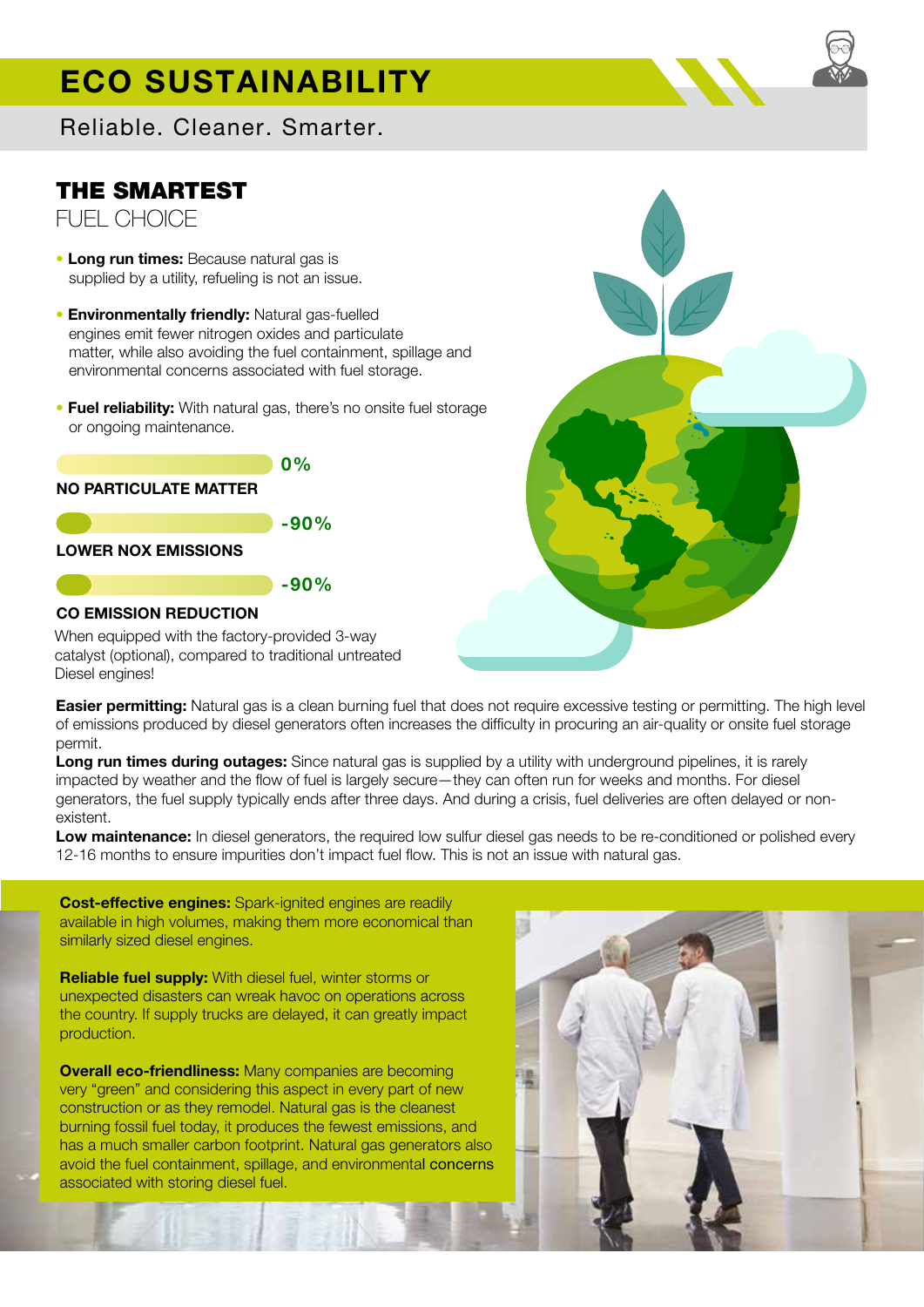# NATURAL GAS FUELLED GENERATOR RANGE

| <b>MODEL*</b>    | <b>POWER (ESP) 50Hz</b>         | <b>POWER (PRP) 50Hz</b>  | <b>ENGINE</b>    | <b>FUEL</b> |
|------------------|---------------------------------|--------------------------|------------------|-------------|
| <b>GGW 35 G</b>  | 35 kVA/28 kW                    | 32 kVA/26 kW             | 4.5L             | NG/LPG      |
| <b>GGW 50 G</b>  | 50 kVA/40 kW                    | 45 kVA/36 kW             | 4.5L             | NG/LPG      |
| <b>GGW 70 G</b>  | 70 kVA/56 kW                    |                          | 4.5L             | NG/LPG      |
| <b>GGW 85 G</b>  | 85 kVA/68 kW                    |                          | 4.5L             | <b>NG</b>   |
| <b>GGW 200 G</b> | 200 kVA/160 kW                  | 180 kVA/144 kW           | 14.2L            | <b>NG</b>   |
| <b>GGW 300 G</b> | 300 kVA/240 kW                  | 270 kVA/216 kW           | 14.2L            | <b>NG</b>   |
| <b>GGW 400 G</b> | 400 kVA/320 kW                  | 360 kVA/288 kW           | 21.9L            | NG.         |
| <b>GGW 500 G</b> | 500 kVA/400 kW                  | 450 kVA/360 kW           | 25.8L            | <b>NG</b>   |
| <b>GGW 625 G</b> | 625 kVA/500 kW                  | 562 kVA/450 kW           | 33.9L            | <b>NG</b>   |
| <b>GGW 750 G</b> | 750 kVA/600 kW                  | 625 kVA/500 kW           | 33.9L            | <b>NG</b>   |
| <b>MODEL**</b>   | POWER (ESP) 50Hz-60Hz           | <b>POWER (PRP) 50Hz</b>  | <b>ENGINE</b>    | <b>FUEL</b> |
| <b>GGW 35 G</b>  | 35 kVA/28 kW - 44 kVA/35 kW     | 32 kVA/26 kW             | 4.5L             | NG/LPG      |
| <b>GGW 40 G</b>  | 40 kVA/32 kW - 50 kVA/40 kW     | 36 kVA/29 kW             | 4.5L             | NG/LPG      |
| <b>GGW 45 G</b>  | 45 kVA/36 kW - 56 kVA/45 kW     | 41 kVA/33 kW             | 4.5L             | NG/LPG      |
| <b>GGW 50 G</b>  | 50 kVA/40 kW - 63 kVA/50 kW     | 45 kVA/36 kW             | 4.5L             | NG/LPG      |
| <b>GGW 60 G</b>  | 60 kVA/48 kW - 75 kVA/60 kW     | $\overline{\phantom{a}}$ | 4.5L             | NG/LPG      |
| <b>GGW 70 G</b>  | 70 KVA/56 KW - 87 KVA/70 KW     |                          | 4.5L             | NG/LPG      |
| <b>GGW 80 G</b>  | 80 kVA/65 kW - 100 kVA/80 kW    |                          | 4.5L             | <b>NG</b>   |
| <b>GGW 100 G</b> | 100 kVA/80 kW - 125 kVA/100 kW  | 90 kVA/72 kW             | 9.0L             | NG/LPG      |
| <b>GGW 130 G</b> | 130 kVA/104 kW - 163 kVA/130 kW |                          | 9.0 <sub>L</sub> | NG/LPG      |
| <b>GGW 150 G</b> | 150 kVA/120 kW - 188 kVA/150 kW | $\overline{\phantom{a}}$ | 9.0L             | NG/LPG      |
| <b>GGW 200 G</b> | 200 kVA/160 kW - 250 kVA/200 kW | 180kVA/144 kW            | 14.2L            | <b>NG</b>   |
| <b>GGW 275 G</b> | 275 kVA/220 kW - 344 kVA/275 kW | 247 kVA/198 kW           | 14.2L            | <b>NG</b>   |
| <b>GGW 350 G</b> | 350 kVA/280 kW - 438 kVA/350 kW | 315 kVA/252 kW           | 21.9L            | NG.         |
| <b>GGW 400 G</b> | 400 KVA/320 KW - 500 KVA/400 KW | 360 kVA/288 kW           | 21.9L            | <b>NG</b>   |
| <b>GGW 500 G</b> | 500 kVA/400 kW - 625 kVA/500 kW | 450 kVA/360 kW           | 25.8L            | ΝG          |
| <b>GGW 625 G</b> | 625 kVA/500 kW - 781 kVA/625 kW | 562 kVA/450 kW           | 33.9L            | <b>NG</b>   |
| <b>GGW 750 G</b> | 750 KVA/600 KW - 937 KVA/750 KW | 625 kVA/500 kW           | 33.9L            | <b>NG</b>   |

\*The data refer to the products for the European markets \*\* The data refer to the products for the Non European markets